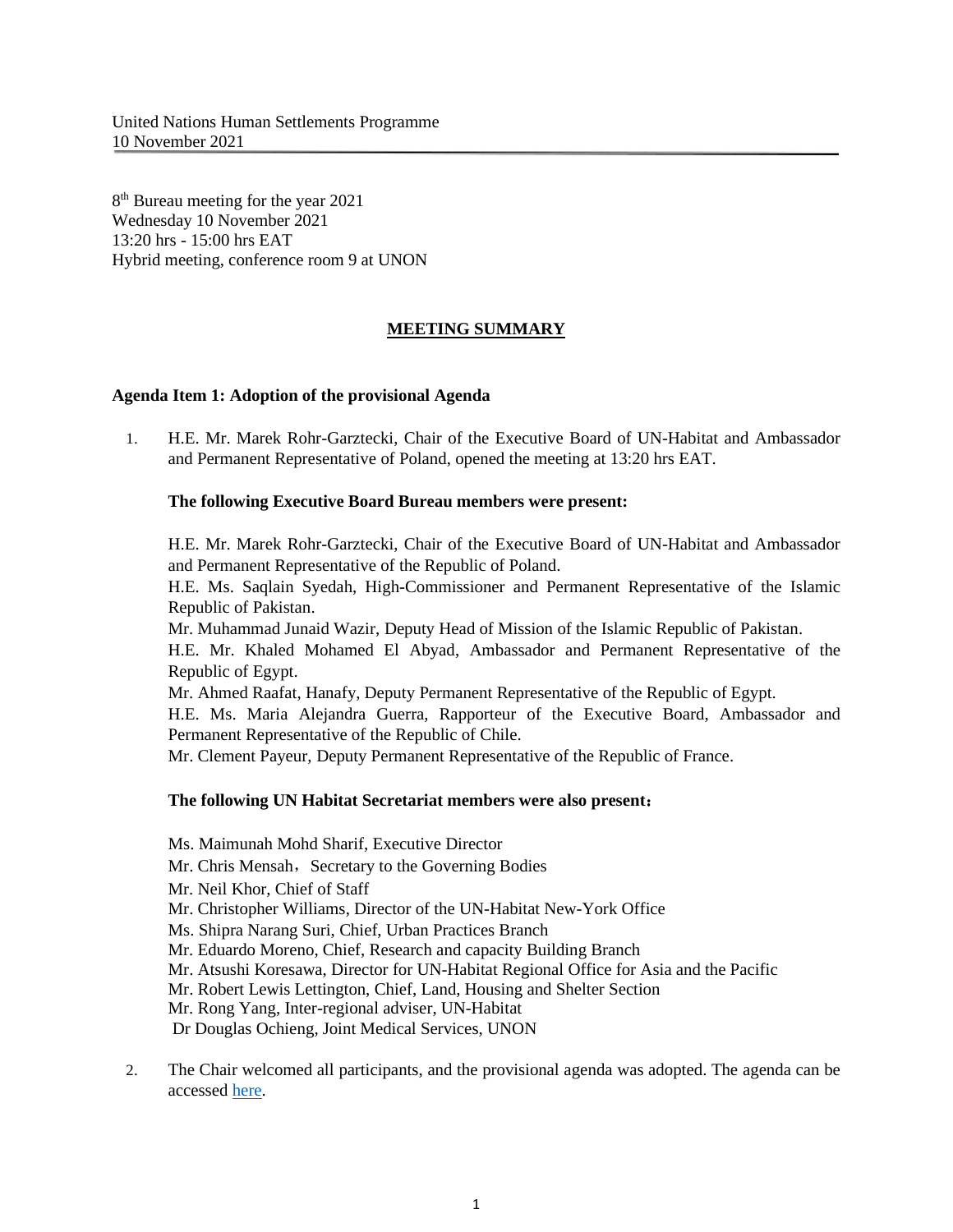## **Agenda Item 2: Briefing on progress made with respect to the logistical arrangements for the hybrid format of the session**

- 3. The Secretariat provided an update on the logistical arrangements for the hybrid format for the second session of the Executive Board for the year 2021 to be held on 15-16 November 2021, including on modalities for in-person participation and status of registration as at 10 November 2021 and invited the Bureau to provide further comments. The detailed update by the Secretariat can be accessed [here.](https://unhabitat.org/sites/default/files/2021/11/0._ed_presentation_bureau_meeting_10_november_-_draft_10112021.pdf)
- 4. The Bureau welcomed the update by the Secretariat especially with respect to the fact that all the 36 Members of the Executive Board, as well as delegations from State Members of the United Nations and United Nations Specialized Agencies that have Permanent and Observer Missions to UN-Habitat based in Nairobi may be represented physically by two delegates, namely the 1+1 format in conference room 2 at the United Nations Office at Nairobi (UNON) complex. The Bureau also took note that other members of such delegations from the Nairobi based Permanent Missions may participate in the session online and that all other delegations from State Members of the United Nations, any other member of a United Nations specialized agency, intergovernmental organizations and non-governmental organizations in consultative status with the Economic and Social Council or accredited to the UN-Habitat Assembly and not based in Nairobi should participate in the session on-line.

### **Agenda Item 3: Review of the organization of work during the session including Bureau meetings**

- 5. The Secretariat presented the proposed organization of work for the second session of the Executive Board for the year 2021, including informal consultations on draft the decisions and expected Bureau meeting during the session. The detailed presentation can be accessed [here.](https://unhabitat.org/sites/default/files/2021/11/0._ed_presentation_bureau_meeting_10_november_-_draft_10112021.pdf) The presentation was followed by an exchange of views with Bureau members.
- 6. The Bureau agreed with the proposed organization of work which can be accessed [here.](https://unhabitat.org/sites/default/files/2021/11/0._ed_presentation_bureau_meeting_10_november_-_draft_10112021.pdf) Further adjustment may be effected if required, based on the progress of the first day.
- 7. One Bureau member, while appreciating the good progress made on the draft decisions to be possibly adopted by the Executive Board at its second session of 2021, expressed concern with the status of draft decision 2021/6 and suggested that an additional meeting of the ad hoc working group on programmatic, budgetary and administrative matters be scheduled prior to the session to discuss pending bracketed language in the draft decisions. That suggestion was taken under Agenda item 4 below.

## **Agenda Item 4: Status of draft decisions to be possibly adopted during the second session of the Executive Board in 2021**

8. H.E. Ms. Saqlain Syedah, Permanent Representative of the Islamic Republic of Pakistan and Chair of ad hoc working group on programmatic, budgetary and administrative matters of the Executive Board briefed the Bureau on the status of draft decisions to be possibly adopted during the second session of the Executive Board of 2021. The Chair of the working group noted that the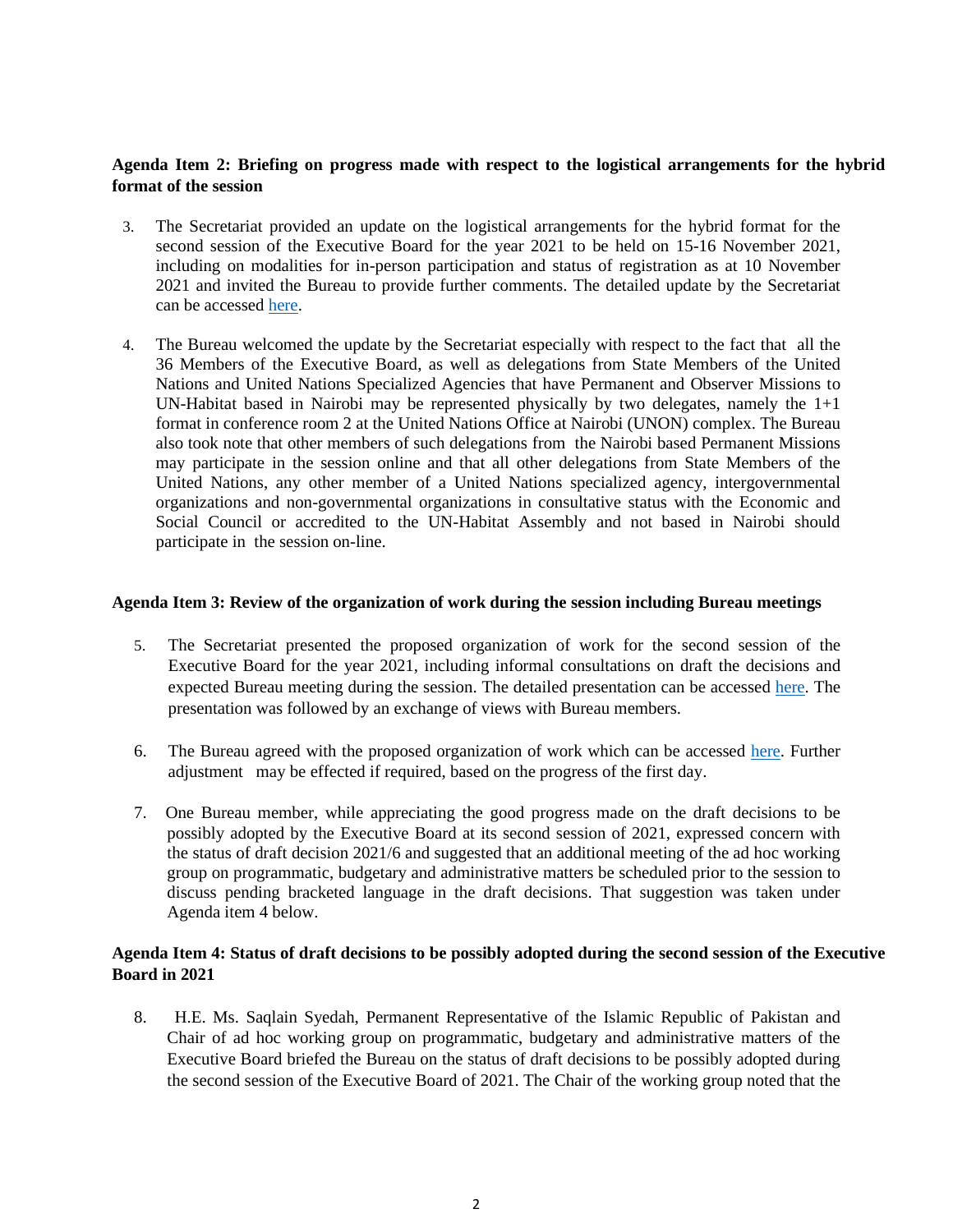working group was not in a position to reach a consensus on paragraphs 8,9 and 14 of draft decision 2021/6. The draft decisions as after the third reading conducted by the ad hoc working group can be accessed [here.](https://unhabitat.org/sites/default/files/2021/11/hsp-eb-2021-crp5.pdf) .

- 9. It was the hope of the Bureau that the informal consultations to be held on Monday 15 November from 17:00 hrs to 19:00 hrs EAT and as may be required on Tuesday 16 November 2021 from 11:30 hrs to 13:30 hrs EAT would allow consensus on paragraphs 8,9 and 14 of draft decision 2021/6.
- 10. With respect to paragraph 14 of draft decision 2021/6 on the alignment of UN-Habitat planning cycles with the Quadrennial Comprehensive Policy Review process(QCPR), the Secretariat informed the members of the Bureau that it will be important for the Secretariat to receive some guidance on the preparation of the next UN-Habitat strategic plan. This will enable the Secretariat to prepare a draft strategic plan beginning in 2022 for consideration by Member States and adoption by the UN-Habitat Assembly during its second session in 2023.
- 11. One Bureau member invited Member States to adapt either scenario 2 or scenario 3 as set out in document [HSP/EB.2021/16/Add.1,](https://unhabitat.org/sites/default/files/2021/05/english-hspeb.202016add.1.pdf) while stressing the need to respect the roles and mandates of the three governing bodies of UN-Habitat, including the UN-Assembly's mandate to adopt the quadrennial strategic plan. He also expressed his reservation to any proposals that would give the Executive Board this mandate or to any change of the rules of procedures, as per the currently agreed governing structure.
- 12. The Secretariat suggested that the Executive Board should incorporate in its draft decision 2021/6, para 14, a recommendation to the UN-Habitat Assembly which includes language that will guide the Secretariat on the preparations for the next strategic plan, either with (i) an extension of the current strategic plan or (ii) an interim strategic plan.
- 13. The Secretariat offered to assist the Chair of the informal consultations on draft decisions to develop any required decision language. The language could note that there is agreement on the need to adopt a strategic plan 2026-2029 following the QCPR 2025-2028 in line with the planning cycles of the governing bodies of other UN entities, and that there is general agreement that the Secretariat in 2022 should commence the preparations for an extension of the UN-Habitat strategic plan 2020-2023 for the period 2024-2025, for adoption by the Habitat Assembly at its second session in 2023.
- 14. The Secretariat also noted that there is no consensus at present on how to adopt the UN-Habitat strategic plan 2026-2029, and that the Executive Board at its coming session on 15-16 November 2021 may wish to refer any recommendation to the UN-Habitat Assembly on this aspect of the alignment of planning cycles with QCPR.
- 15. The Bureau took note of the presentation by the Secretariat and agreed to further discuss the matter at its next meeting to be held on Tuesday 16 November 2021, further noting that the informal consultations on draft decisions on Monday 15 November 2021 will consider the language contained in paragraph 14 of draft decision 2021/6.